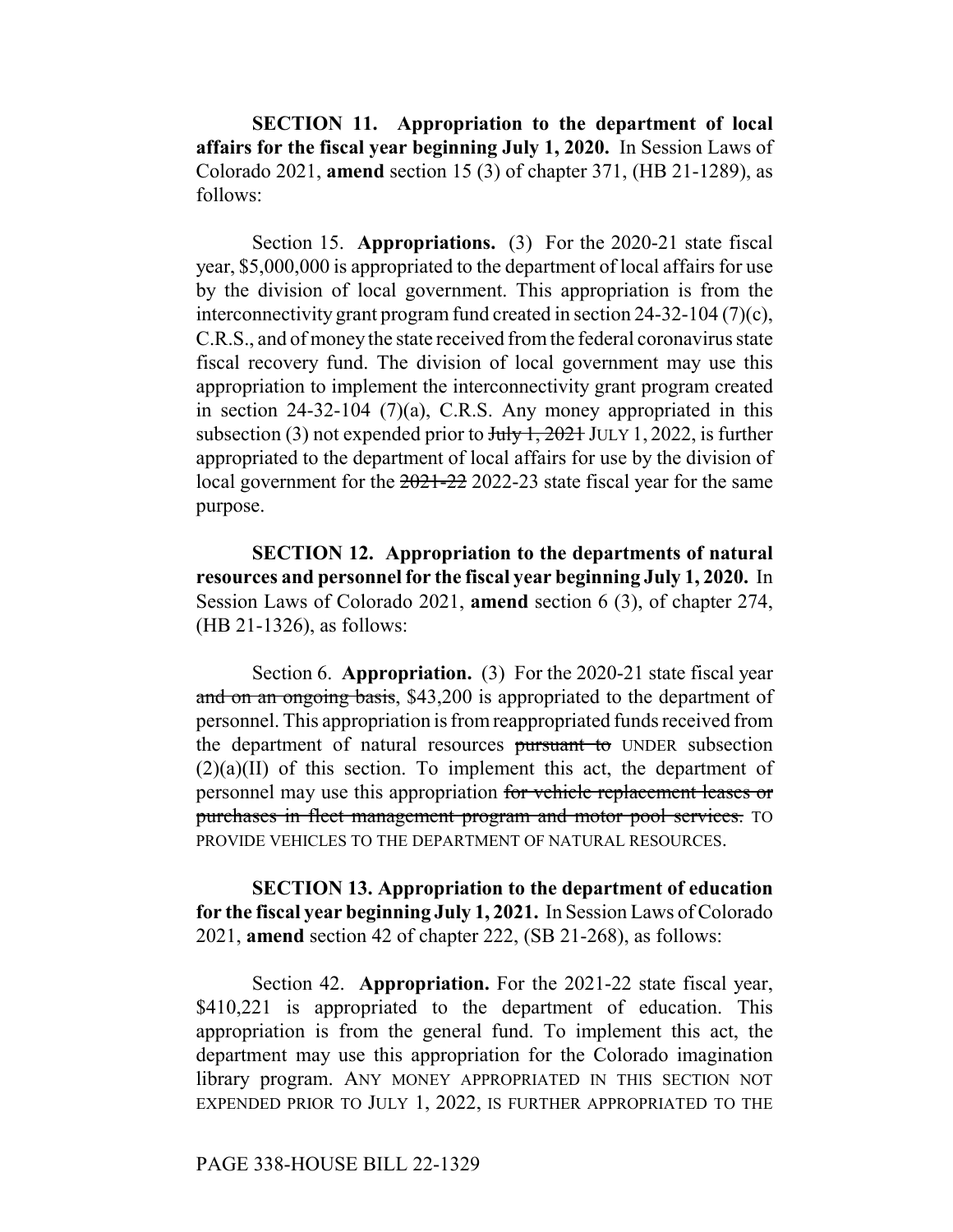DEPARTMENT FOR THE 2022-23 STATE FISCAL YEAR FOR THE SAME PURPOSE.

**SECTION 14. Appropriation to the departments of natural resources and personnel for the fiscal year beginning July 1, 2021.** In Session Laws of Colorado 2021, **add** section 8 to chapter 274, (HB 21-1326), as follows:

Section 8. **Appropriation.** (1) FOR THE 2021-22 STATE FISCAL YEAR, \$43,200 IS APPROPRIATED TO THE DEPARTMENT OF NATURAL RESOURCES FOR USE BY THE DIVISION OF PARKS AND WILDLIFE. THIS APPROPRIATION IS FROM THE PARKS AND OUTDOOR RECREATION CASH FUND CREATED IN SECTION 33-10-111 (1), C.R.S. TO IMPLEMENT THIS ACT, THE DIVISION MAY USE THIS APPROPRIATION FOR VEHICLE LEASE PAYMENTS.

(2) FOR THE 2021-22 STATE FISCAL YEAR, \$43,200 IS APPROPRIATED TO THE DEPARTMENT OF PERSONNEL.THIS APPROPRIATION IS FROM REAPPROPRIATED FUNDS RECEIVED FROM THE DEPARTMENT OF NATURAL RESOURCES UNDER SUBSECTION (1) OF THIS SECTION. TO IMPLEMENT THIS ACT, THE DEPARTMENT OF PERSONNEL MAY USE THIS APPROPRIATION TO PROVIDE VEHICLES TO THE DEPARTMENT OF NATURAL RESOURCES.

**SECTION 15. Appropriation to the department of public health and environment for the fiscal year beginning July 1, 2021.** In Session Laws of Colorado 2021, **amend** section 2 of chapter 270, (HB 21-1299), as follows:

 Section 2. **Appropriation.** For the 2021-22 state fiscal year, \$3,000,000 is appropriated to the department of public health and environment for use by the prevention services division. This appropriation is from the general fund and is based on an assumption that the division will require an additional 2.0 FTE. To implement this act, the division may use this appropriation for program costs related to family and community health for the office of gun violence prevention. OF THE AMOUNT APPROPRIATED IN THIS SECTION NOT EXPENDED PRIOR TO JULY 1, 2022, \$1,000,000 IS FURTHER APPROPRIATED TO THE DIVISION FOR THE 2022-23 STATE FISCAL YEAR FOR THE SAME PURPOSE.

## **SECTION 16. Appropriation to the department of public health and environment for the fiscal year beginning July 1, 2021.** In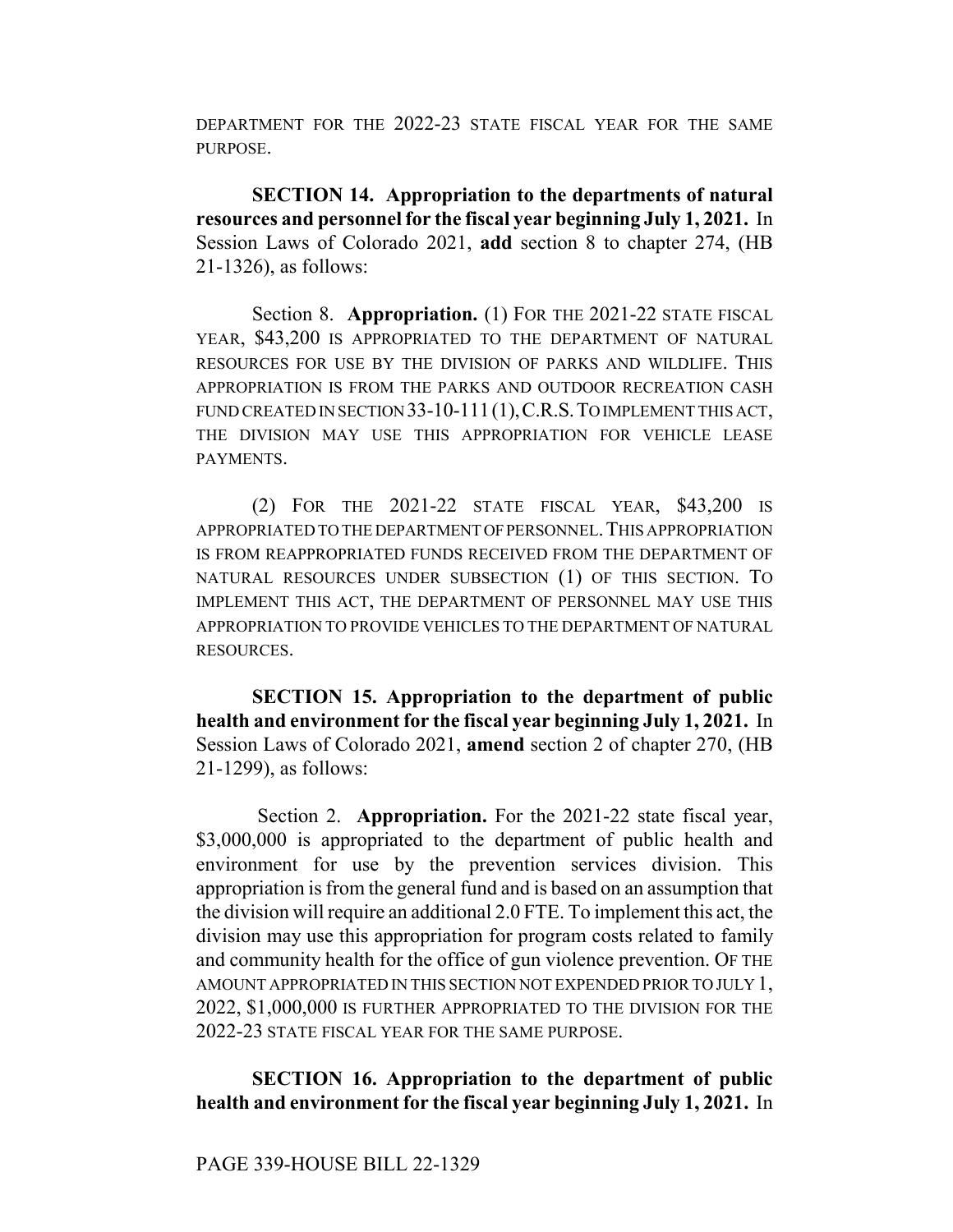Session Laws of Colorado 2021, **amend** section 12, introductory portion to (2), (2)(a), and (2)(b) of chapter 313, (HB 21-1317), as follows:

Section 12. **Appropriation.** (2) For the 2021-22 state fiscal year, \$541,826 \$301,042 is appropriated to the department of public health and environment for use by the center for health and environmental information. This appropriation consists of \$265,656 from the general fund and  $\frac{276,170}{25,386}$  from the medical marijuana program cash fund created in section 25-1.5-106 (16)(a), C.R.S. To implement this act, the center may use this appropriation as follows:

(a)  $$110,935$  \$34,306 from the medical marijuana program cash fund for personal services related to the medical marijuana registry, which amount is based on an assumption that the registry will require an additional  $2.1$  FTE 0.8 FTE;

(b)  $\frac{$165,235}{$1,080}$  from the medical marijuana program cash fund for operating expenses related to the medical marijuana registry;

**SECTION 17. Appropriation to the department of regulatory agencies for the fiscal year beginning July 1, 2021.** In Session Laws of Colorado 2021, **amend** section 11 of chapter 220, (SB 21-272), as follows:

Section 11. **Appropriation - adjustments to House Bill 21-1269.** (1) To implement this act, appropriations made in H.B. 21-1269 for the 2021-22 state fiscal year to the department of regulatory agencies for use by the public utilities commission are adjusted as follows:

(a) The general fund appropriation for personal services is decreased by  $\frac{41,391}{1,381}$ , and the related FTE is decreased by 0.5 FTE; and

(b) The general fund appropriation for operating expenses is decreased by \$7,010.

**SECTION 18. Appropriation to the department of transportation for the fiscal year beginning July 1, 2021.** In Session Laws of Colorado 2021, **add** (1.5) to section 55 of chapter 250, (SB 21-260), as follows:

Section 55. **Appropriation.** (1.5) ANY MONEY APPROPRIATED IN

PAGE 340-HOUSE BILL 22-1329